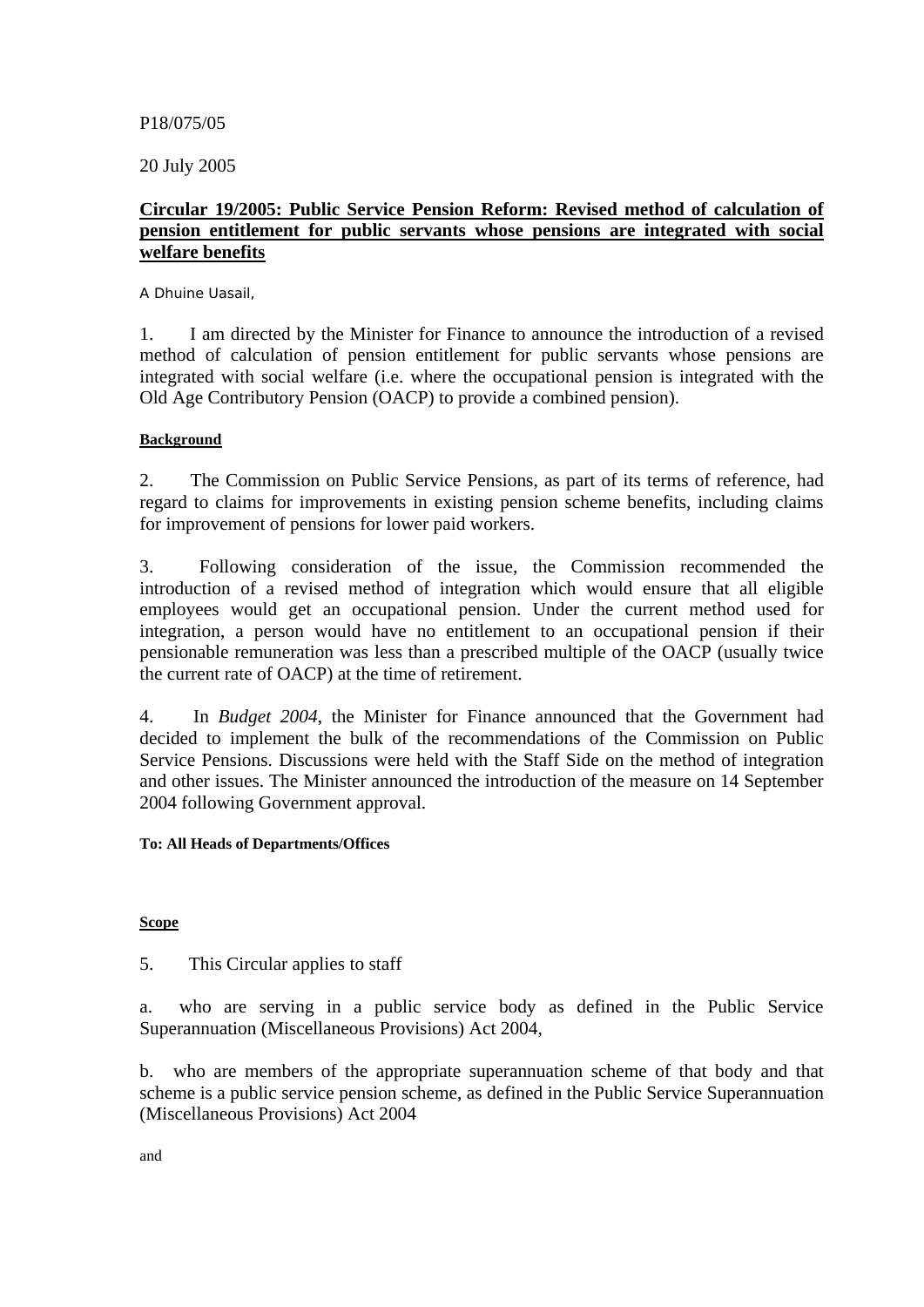c. whose pensions are subject to integration with social welfare benefits.

6. Former public servants who retired/resigned before this Circular issued and who fell within the scope of this Circular, as outlined above, at the time of their retirement/resignation, will have their pension position reviewed with effect from 1 January 2004 (or the date of their retirement, if later). This includes retired public servants who did not receive an occupational pension because their pensionable remuneration at retirement was less than the amount of OACP offset.

7. While this Circular may, in certain cases, because of the revised basis of calculation, confer pension benefit where none previously was payable, it does not confer eligibility for pension where such eligibility does not currently exist under the rules of the relevant pension scheme.

8. The revised method of integration described in this Circular applies to calculation of pension benefits only. There is no change in the way in which integration is used for purposes of calculating pension contributions.

## **Calculation**

9. The revised method of calculation of pension for public servants who fall within the scope of this Circular is as follows:

 $\cdot$   $\frac{1}{200}$ th of pensionable remuneration below  $3\frac{1}{3}$  times OACP [\[1\]](http://www.finance.gov.ie/dbadmin/docpublication/wysiwyg/editor.asp?DoF_File=%2Fdocuments%2Fcirculars%2Fcirc192005%2Ehtm#_ftn1)

· multiplied by the total number of years reckonable service

# *plus (where applicable)*

 $\cdot$  <sup>1</sup>/<sub>80</sub>th of pensionable remuneration in excess of  $3<sup>1</sup>$ /<sub>3</sub> times OACP

· multiplied by the total number of years reckonable service.

Notes: The same total number of years is used in both the above calculations. It has been agreed that a multiplier of 3.333333 (i.e. to 6 decimal places) will be used to calculate  $3^{1/3}$ times OACP. The revised method of calculation should be used in all cases which are subject to integration and which fall within the scope of this Circular, regardless of the overall amount of pensionable remuneration.

10. Detailed examples are included in the *Appendix* attached. The examples are based on civil service pension scheme terms.

11. The revised approach improves the position for people on lower rates of pay and ensures that every person who meets the requirements of the pension scheme will, regardless of income, get an occupational pension. The formula, as structured, ensures that where pensionable remuneration exceeds  $3^{1/3}$  times the current rate of OACP (i.e. €31,186.24 per annum based on the OACP rate of  $€179.30$  per week as at 7 January 2005) retirement pension entitlements remain unchanged.

12. In the case of retired public servants who qualify under paragraph 6 above, the pensionable remuneration and the OACP rate applicable at the time of retirement should be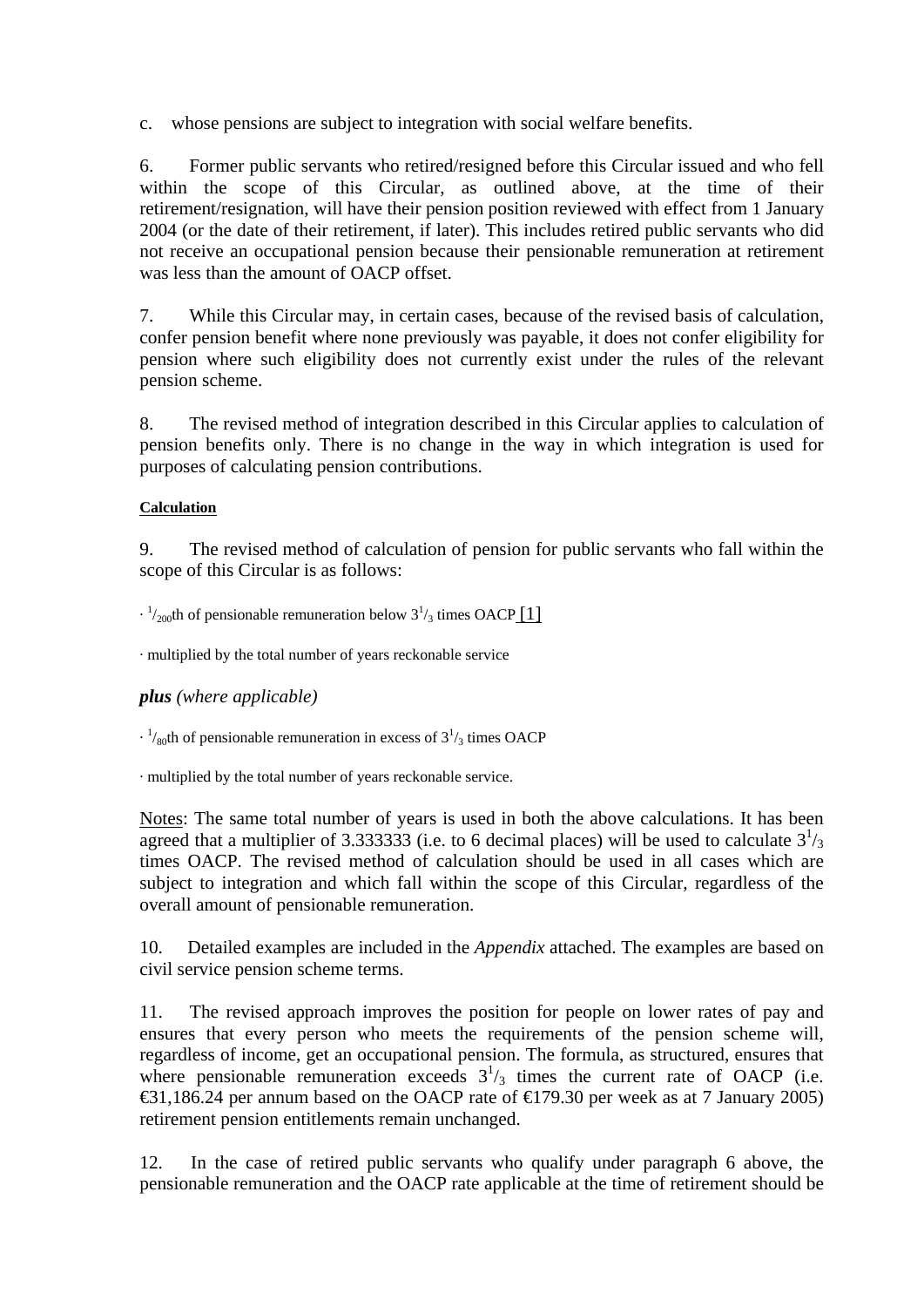used to recalculate the occupational pension which would have been due had the revised formula applied at the time. The resulting pension amount should then be uprated in the normal way and any increase in benefit paid with effect from 1 January 2004 (or the date of retirement, if later). Where the pensionable remuneration at the time of retirement was equal to or greater than  $3^{1}/_{3}$  times the OACP rate, no recalculation is necessary and no change in pension rate should be made.

13. In the case of public servants who fall within the scope of this Circular and who retired before this Circular issued, where the application of the revised integration formula would result in a lower pension than that which is already in payment, the revised method of calculation should not be applied.

### **Pension Adjustment Orders (PAO)**

14. It should be noted that, in general, payments on foot of a PAO will not fall to be revised if the terms of a pension scheme are revised with effect from a date after the date of the decree of divorce or judicial separation. **Because of the legal complexity and sensitivity of such cases, the Pensions Section of the Department of Finance should be consulted about all cases in the Civil Service which fall within the scope of this Circular which include a PAO on retirement benefits.**

## **Effective Date**

15. The effective date for this Circular is 1 January 2004. Retrospective payments arising from this Circular will apply from 1 January 2004 only.

### **Spouses' and Children's Pension entitlement**

16. The revision of retirement pension entitlement may give rise to new or enhanced Spouses' and Children's entitlement.

17. It will be necessary for Departments/Offices and public service bodies to make every reasonable effort to identify such cases to ensure that the spouse and/or children receive appropriate entitlements under the Spouses and Children's Schemes.

18. The terms of paragraph 15 of Department of Finance Circular 6/95 (and similar arrangements in other public service pension schemes) will continue to apply where appropriate. In the case of spouses and/or children of former public servants, whose pensions fall within the scope of this Circular, where the application of the revised integration formula would result in a lower pension than that which is already in payment at the time this Circular issues, the revised method of calculation should not be applied.

### **Supplementary Pension**

19. Where a supplementary pension has been assessed and paid on the basis of the existing method of calculation, the amount of supplementary pension must be reviewed in the light of the revised calculation method set out in this Circular and any retrospective payments due from 1 January 2004 reduced accordingly as necessary. The provision in paragraph 13 should be noted in this regard also.

### **Balancing Gratuity**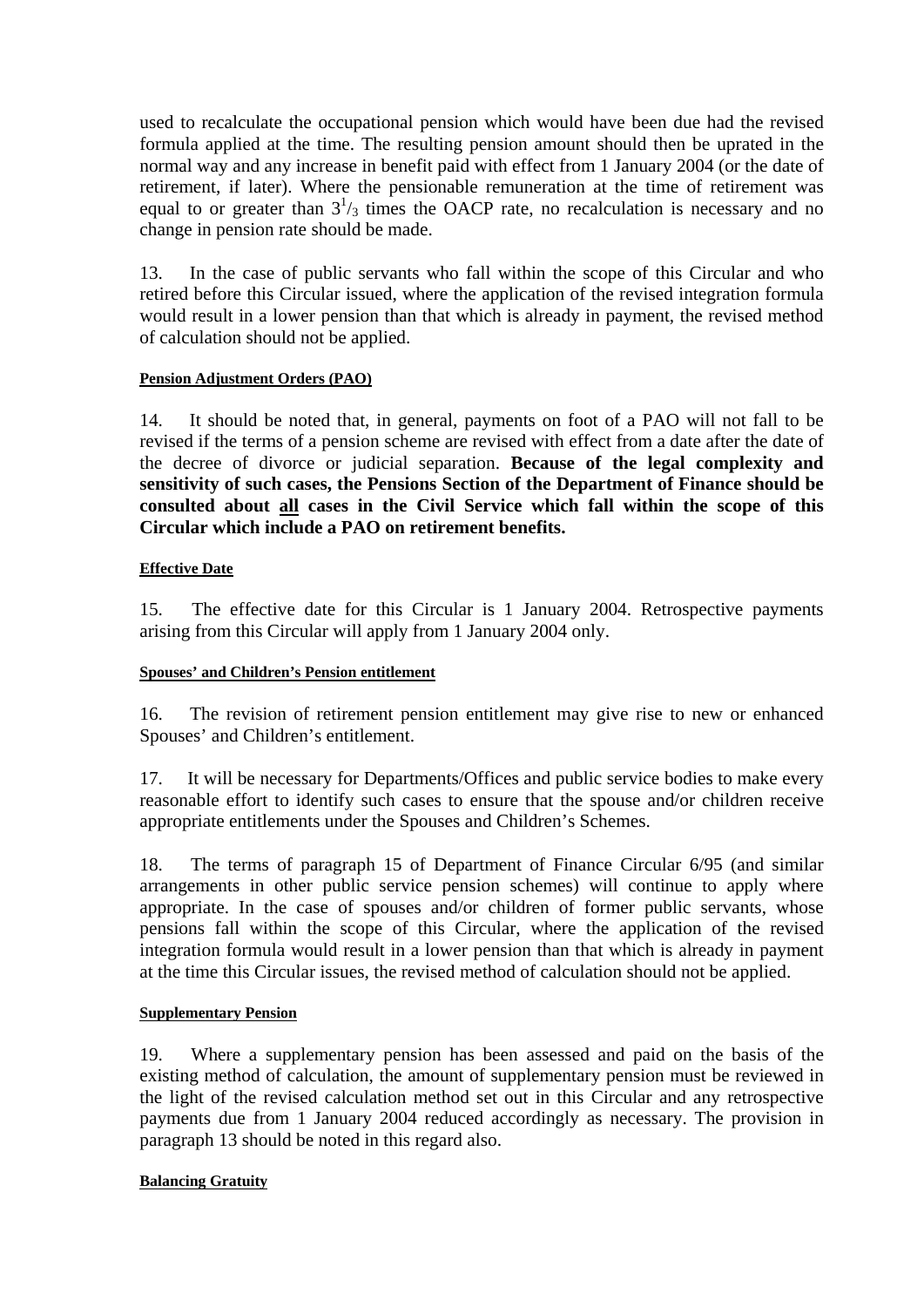20. Where a Balancing Gratuity has been paid on the basis of the existing method of integration, the amount of the gratuity paid should be taken account of and any retrospective payments due from 1 January 2004 reduced accordingly as necessary. The provision in paragraph 13 should be noted in this regard also.

### **Tasks Arising**

21. It is necessary for Departments/Offices and public service bodies, among other things, to establish procedures to:

a. use the revised method of calculation with immediate effect in calculating the pensions of those who retire after this Circular issues and who fall within the scope of this Circular – ref paragraphs 5-7 above;

b. review the pension calculation of those who retired before this Circular issued and who fall within the scope of this Circular – ref paragraphs 5-7 above and revise their pension if necessary, with effect from 1 January 2004, or the date of retirement, if later;

c. review the pension calculation of those who qualify for or are in receipt of a spouse's or child's pension and who fall within the scope of this Circular – ref paragraphs 5-7 above and revise their pension if necessary, with effect from 1 January 2004, or the date of the member's death, if later;

d. maintain records in relation to additional pension expenditure incurred as a result of the process at (b) and (c)

### and (in the case of the Civil Service only)

e. consult the Pensions Section of the Department of Finance in relation to any cases which involve a PAO – ref paragraph 14 above.

### **Interaction with other Public Service Pension Reforms**

22. Departments/Offices and public service bodies should note that the use of a pro rata integration method for part-time public servants also forms part of the overall Public Service Pension Reform arrangements. Department of Finance Circular 20/2005 sets out in detail the revised arrangements for part-time public servants. Those revised arrangements will apply with effect from 20 December 2001.

# **General**

23. Civil servants are reminded that the Pensions Modeller (available on www.cspensions.gov.ie) can be of assistance in estimating pension benefits. The Modeller is a self-service facility which allows staff to enter basic salary and service details and receive an estimate of projected retirement benefits and certain other superannuation benefits. It will allow staff to model various 'what if' scenarios. The website also includes a Frequently Asked Questions (FAQ) section which gives basic information on pensions scheme rules and benefits. The Modeller is designed to take account of the new method of integration and other reforms which have been introduced this year. The Modeller may also be of benefit to employees of other public service bodies with pension schemes similar to the civil service model.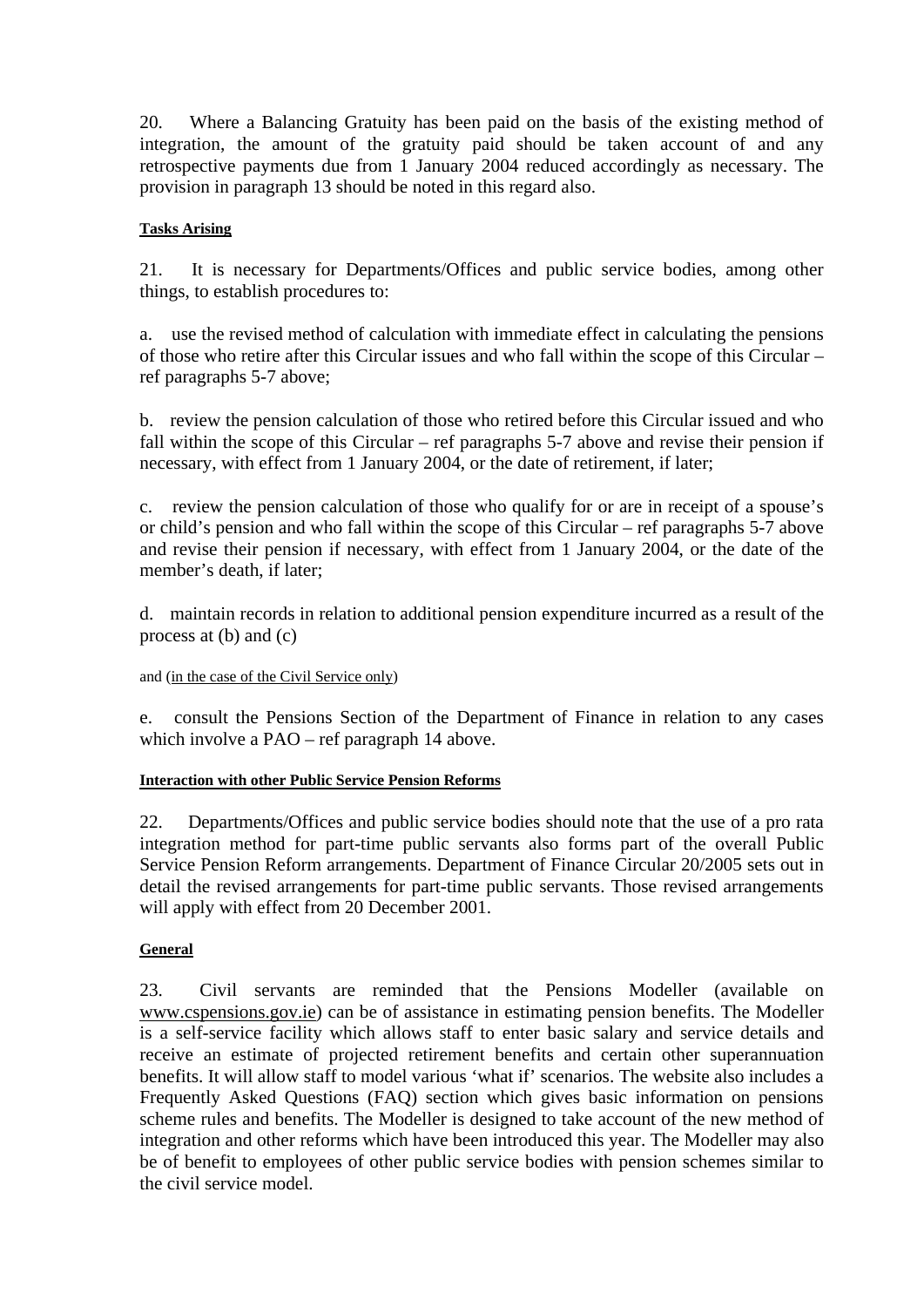#### **Circulation**

24. Please bring this Circular to the notice of all staff serving in your Department/Office and to the attention of all public service bodies under the aegis of your Department.

#### **Queries**

25. Queries from individual staff members should be directed to the Personnel Section of their own Department/Office/public service body. Queries from Departments/Offices relating to this Circular should be made to either of the following officials of the Pensions Section of the Department of Finance: John O'Connell (01-6045405), e-mail [john.o'connell@finance.gov.ie](mailto:john.oconnell@finance.gov.ie) or Camillus Farrell (01-6045701), e-mail [Camillus.farrell@finance.gov.ie.](mailto:Camillus.farrell@finance.gov.ie) In the case of queries from public service bodies, the appropriate parent Department should be consulted in the first instance.

Mise le meas,

*John C O'Connell*

Assistant Secretary

#### **Appendix to Circular 19/2005**

#### **TABLE 1 – EFFECT OF NEW FORMULA**

The examples below show the effect of applying the new formula on a range of weekly rates of pay, assuming pensionable service of 40 years at retirement. The examples are based on civil service pension scheme terms. The 2005 Social Welfare rates have been used  $[2]$ .

| Final pensionable pay on     | $\epsilon$ 400    | $\bigoplus$ 50    | $\epsilon$ 500     | $\bigoplus 50$    | 6600              |
|------------------------------|-------------------|-------------------|--------------------|-------------------|-------------------|
| retirement (weekly)          |                   |                   |                    |                   |                   |
| <b>Current occupational</b>  | $\epsilon$ 20.70  | $-645.70$         | $\epsilon$ 70.70   | $\bigoplus$ 5.70  | $\bigoplus$ 20.70 |
| pension                      |                   |                   |                    |                   |                   |
| <b>Revised occupational</b>  | $-680.00$         | $\bigoplus$ 0.00  | $\bigoplus$ 00.00  | $\bigoplus$ 10.00 | $\epsilon$ 20.70  |
| pension                      |                   |                   |                    |                   |                   |
| Gain in pension (weekly)     | $\epsilon$ 59.30  | €44.30            | $\epsilon$ 29.30   | €14.30            | $\epsilon$ 0.00   |
| Social Welfare max           | $\bigoplus$ 79.30 | $\bigoplus$ 79.30 | $\bigoplus$ 79.30  | $\bigoplus$ 79.30 | $\bigoplus$ 79.30 |
| <b>OACP</b> (no change)      |                   |                   |                    |                   |                   |
| <b>Current Total pension</b> | €200.00           | $\epsilon$ 25.00  | $-250.00$          | $\epsilon$ 275.00 | €300.00           |
|                              |                   |                   |                    |                   |                   |
| (incl OACP)                  |                   |                   |                    |                   |                   |
| <b>Revised Total pension</b> | $\bigoplus 59.30$ | $\epsilon$ 269.30 | €279.30            | €289.30           | €300.00           |
|                              |                   |                   |                    |                   |                   |
| (incl OACP)                  |                   |                   |                    |                   |                   |
| Gain in pension (weekly)     | $\bigoplus$ 9.30  | $-644.30$         | <del>€</del> 29.30 | $\bigoplus$ 4.30  | $\bigoplus$ 0.00  |

#### **TABLE 2 – COMPUTATION OF NEW FORMULA**

The examples are based on civil service pension scheme terms. The 2005 Social Welfare rates have been used.